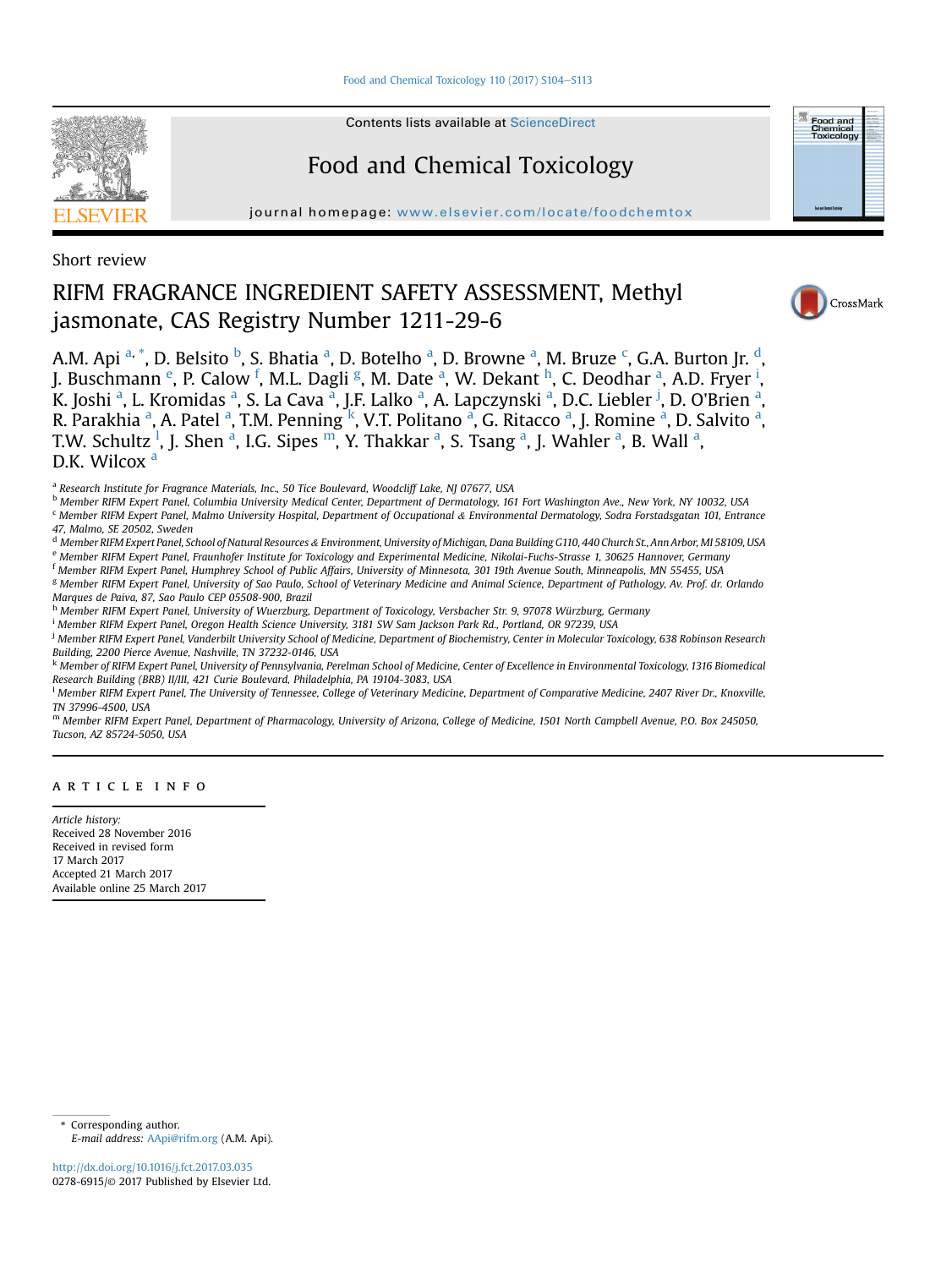Version: 112816. This version replaces any previous versions.  $H_2C$ Name: Methyl jasmonate CAS Registry Number: 1211-29-6 Additional CAS Numbers\*: 39924-52-2 Methyl 3-oxo-2-(pent-2-enyl)cyclopentaneacetate \*This material was included in this assessment because they are a mixture of isomers. Abbreviation list: 2-Box Model - a RIFM, Inc. proprietary in silico tool used to calculate fragrance air exposure concentration 97.5th percentile- The concentration of the fragrance ingredient is obtained from examination of several thousand commercial fine fragrance formulations. The upper 97.5th percentile concentration is calculated from these data and is then used to estimate the dermal systemic exposure in ten types of the most frequently used personal care and cosmetic products. The dermal route is the major route in assessing the safety of fragrance ingredients. Further explanation of how the data were obtained and of how exposures were determined has been previously reported by [Cadby et al. \(2002\)](#page-8-0) and [Ford et al. \(2000\).](#page-8-0) AF- Assessment Factor BCF- Bioconcentration Factor DEREK- Derek nexus is an in silico tool used to identify structural alerts DST- Dermal Sensitization Threshold ECHA-European Chemicals Agency  $EU - Europe/European Union$ GLP- Good Laboratory Practice IFRA- The International Fragrance Association LOEL- Lowest Observable Effect Level MOE- Margin of Exposure MPPD - Multiple-Path Particle Dosimetry. An in silico model for inhaled vapors used to simulate fragrance lung deposition  $NA - North America$ NESIL- No Expected Sensitization Induction Level NOAEC- No Observed Adverse Effect Concentration NOAEL- No Observed Adverse Effect Level NOEC- No Observed Effect Concentration OECD- Organisation for Economic Co-operation and Development OECD TG- Organisation for Economic Co-operation and Development Testing Guidelines PBT- Persistent, Bioaccumulative, and Toxic PEC/PNEC- Predicted Environmental Concentration/Predicted No Effect Concentration QRA- quantitative risk assessment REACH- Registration, Evaluation, Authorisation, and Restriction of Chemicals RIFM- Research Institute for Fragrance Materials RQ- Risk Quotient TTC- Threshold of Toxicological Concern

UV/Vis Spectra- Ultra Violet/Visible spectra

VCF- Volatile Compounds in Food

VoU- Volume of Use

vPvB- (very) Persistent, (very) Bioaccumulative

 $WOF - Weight of Evidence$ 

RIFM's Expert Panel\* concludes that this material is safe under the limits described in this safety assessment.

This safety assessment is based on the RIFM Criteria Document [\(Api et al., 2015\)](#page-8-0) which should be referred to for clarifications. Each endpoint discussed in this safety assessment reviews the relevant data that were available at the time of writing (version number in the top box is indicative of the date of approval based on a two digit month/day/year), both in the RIFM database (consisting of publicly available and proprietary data) and through publicly available information sources (i.e., SciFinder and PubMed). Studies selected for this safety assessment were based on appropriate test criteria, such as acceptable guidelines, sample size, study duration, route of exposure, relevant animal species, most relevant testing endpoints, etc. A key study for each endpoint was selected based on the most conservative end-point value (e.g., PNEC, NOAEL, LOEL, and NESIL).

\*RIFM's Expert Panel is an independent body that selects its own members and establishes its own operating procedures. The Expert Panel is comprised of internationally known scientists that provide RIFM guidance relevant to human health and environmental protection. Summary: The use of this material under current conditions is supported by existing information.

This material was evaluated for genotoxicity, repeated dose toxicity, developmental and reproductive toxicity, local respiratory toxicity, phototoxicity/photoallergenicity, skin sensitization, as well as environmental safety. Data from the suitable read across analog methyl dihydrojasmonate (CAS # 24851-98-7) show that this material is not genotoxic, it does not have skin sensitization potential, and provided a MOE > 100 for the repeated dose, developmental and reproductive, and local respiratory toxicity endpoints. The phototoxicity/photoallergenicity endpoint was completed based on suitable UV spectra and data on the target material. The environmental endpoint was completed as described in the RIFM Framework.

Human Health Safety Assessment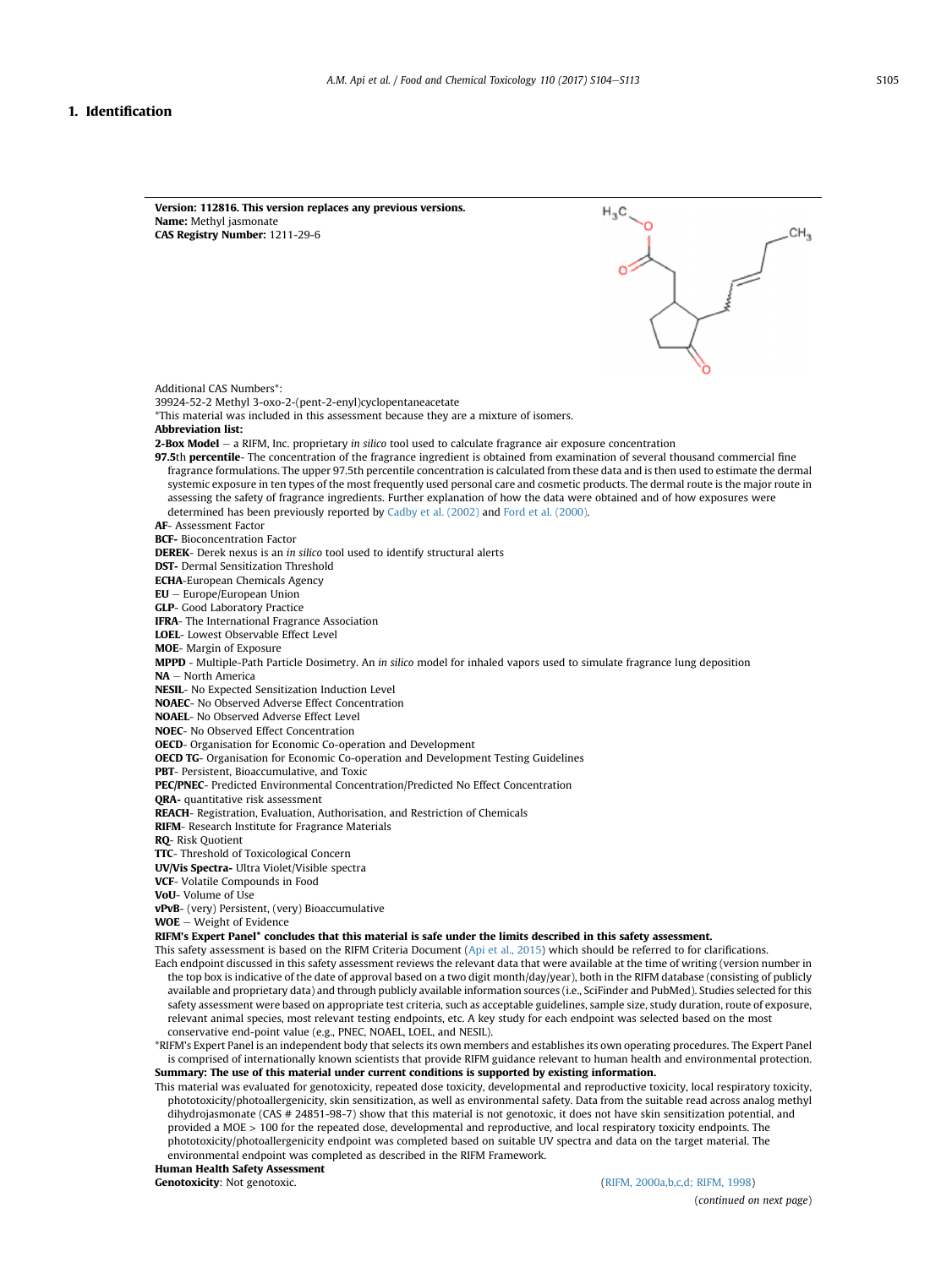#### <span id="page-2-0"></span>(continued )

| <b>Repeated Dose Toxicity:</b> NOEL = $100 \text{ mg/kg/day}$                                                                             | (RIFM, 2000a.b.c.d)                    |  |  |  |
|-------------------------------------------------------------------------------------------------------------------------------------------|----------------------------------------|--|--|--|
| <b>Developmental and Reproductive Toxicity:</b> NOAEL = 120 mg/kg/day and 300 mg/kg/day respectively (Politano et al., 2008; [ECDB, 2012] |                                        |  |  |  |
| Skin Sensitization: Not sensitizing (ECHA Dossier, accessed 05/05/2014; RIFM, 1971a; RIFM, 2003a; RIFM, 2004b; RIFM, 2005; RIFM,          |                                        |  |  |  |
| 1971b: RIFM. 1978a.b: RIFM. 1976)                                                                                                         |                                        |  |  |  |
| <b>Phototoxicity/Photoallergenicity:</b> Not phototoxic/photoallergenic (UV Spectra, RIFM DB; RIFM, 1980a,b,c)                            |                                        |  |  |  |
| <b>Local Respiratory Toxicity:</b> NOEC = 93 mg/m <sup>3</sup> (RIFM, 2013b)                                                              |                                        |  |  |  |
| <b>Environmental Safety Assessment</b>                                                                                                    |                                        |  |  |  |
| <b>Hazard Assessment:</b>                                                                                                                 |                                        |  |  |  |
| Persistence: Screening Level: 3.1196                                                                                                      | (EpiSuite ver 4.1)                     |  |  |  |
| <b>Bioaccumulation:</b> Screening Level: 30.76 L/kg                                                                                       | (EpiSuite ver 4.1)                     |  |  |  |
| <b>Ecotoxicity:</b> Screening Level: Fish LC50: 66.01 mg/L                                                                                | (Salvito et al., 2002)                 |  |  |  |
| <b>Conclusion:</b> Not PBT or vPvB as per IFRA Environmental Standards                                                                    |                                        |  |  |  |
| <b>Risk Assessment:</b>                                                                                                                   |                                        |  |  |  |
| <b>Screening-Level:</b> PEC/PNEC (North America and Europe) $< 1$                                                                         | (RIFM Framework: Salvito et al., 2002) |  |  |  |
| Critical Ecotoxicity Endpoint: Fish LC50: 66.01 mg/L                                                                                      | (Salvito et al., 2002)                 |  |  |  |
| <b>RIFM PNEC is:</b> 0.066 $\mu$ g/L                                                                                                      |                                        |  |  |  |
| • Revised PEC/PNECs (2011 IFRA VoU): North America and Europe: Not Applicable; Cleared at screening level                                 |                                        |  |  |  |

#### 2. Physical data\*\*

| Chemical Name: Methyl jasmonate                                                                                                                                                                                                                                                                                                                                                                                                                                                                          | Chemical Name: Methyl 3-oxo-2-(pent-2-enyl)cyclopentaneacetate                                                                                                                                          |
|----------------------------------------------------------------------------------------------------------------------------------------------------------------------------------------------------------------------------------------------------------------------------------------------------------------------------------------------------------------------------------------------------------------------------------------------------------------------------------------------------------|---------------------------------------------------------------------------------------------------------------------------------------------------------------------------------------------------------|
| CAS Registry Number: 1211-29-6<br>Synonyms: Cyclopentaneacetic acid, 3-oxo-2-(2-pentenyl)-, methyl ester (1R,2bZ); Synonyms: Cyclopentaneacetic acid, 3-oxo-2-(2-pentenyl)-, methyl ester (isomer<br>Methyl jasmonate; Methyl 3-oxo-2-(2-pentenyl)cyclopentyl acetate; Methyl (1R- unspecified); Methyl (3-oxo-2-pent-2-en-1-ylcyclopentyl)acetate; Methyl 2-<br>oxo-1-cyclopentyl) acetate; メチル = [ 3 - オキソ - 2 - ( 2 - ヘßンテニル ) シクロペンチ<br>ル ] アセタート; Methyl (3-oxo-2-pent-2-en-1-ylcyclopentyl)acetate | <b>CAS Registry Number: 39924-52-2</b><br>(1a,2b(Z)))-3-oxo-2-(pent-2-enyl)cyclopentaneacetate; Methyl (2-pent-2-enyl-3- pentenyl-3-oxocyclopentaneacetate; 2- (3-オキソ-2-(ヘßンター2-エン-1-イル)シクロヘßンチル ] アセター |
| <b>Molecular Formula:</b> $C_{13}H_{20}O_3$<br><b>Molecular Weight: 224.3</b><br><b>RIFM Number: 5062</b>                                                                                                                                                                                                                                                                                                                                                                                                | <b>Molecular Formula:</b> $C_{13}H_{20}O_3$<br><b>Molecular Weight: 224.0</b><br><b>RIFM Number: 5695</b>                                                                                               |

- 1. Boiling Point:  $>300$  °C [FMA database], 313.62 °C [EPI Suite]
- 2. Flash Point:  $>200^\circ$ F; CC [FMA database]
- 3. Log K<sub>OW</sub>: 2.76 [EPI Suite]
- 4. Melting Point: 72.35 °C [EPI Suite]
- 5. Water Solubility: 143.5 mg/L [EPI Suite]
- 6. Specific Gravity: 1.02 [FMA database]
- 7. Vapor Pressure: 0.000176 mm Hg @ 20  $\degree$ C [[EPI Suite 4.0](#page-8-0)], 0.000337 mm Hg @ 25 °C [EPI Suite]
- 8. UV Spectra: No significant absorbance between 290 and 700 nm; molar absorption coefficient is below the benchmark  $(1000 \; \text{L} \cdot \text{mol}^{-1} \cdot \text{cm}^{-1})$
- 9. Appearance/Organoleptic: Colorless clear oily liquid with a medium floral, fresh, petal, magnolia, oily, and waxy odor. It is also described as sweet, fruity, waxy, floral and green. The taste at 15 ppm was described as floral, fruity, green, waxy, seedy and melon-like \* \*[http://www.thegoodscentscompany.com/data/](http://www.thegoodscentscompany.com/data/rw1000141.html) [rw1000141.html](http://www.thegoodscentscompany.com/data/rw1000141.html), retrieved 07/16/14

\*\*Physical data are identical for both materials in this assessment.

## 3. Exposure\*\*\*

- 1. Volume of Use (worldwide band):  $<$ 1 metric tons per year ([IFRA, 2011](#page-8-0))
- 2. Average Maximum Concentration in Hydroalcoholics: 0.12% ([IFRA, 2008\)](#page-8-0)
- 3. 97.5th Percentile: 0.25% ([IFRA, 2008\)](#page-8-0)
- 4. Dermal Exposure\*: 0.0063 mg/kg/day [\(IFRA, 2008\)](#page-8-0)
- 5. Oral Exposure: Not available
- 6. **Inhalation Exposures**\*\*: 0.00039 mg/kg/day or 0.023 mg/day ([IFRA, 2008\)](#page-8-0)
- 7. Total Systemic Exposure (Dermal  $+$  Inhalation): 0.0016 mg/ kg/day

\*Calculated using the reported 97.5th percentile concentration based on the levels of the same fragrance ingredient in ten of the most frequently used personal care and cosmetic products (i.e., anti-perspirant, bath products, body lotion, eau de toilette, face cream, fragrance cream, hair spray, shampoo, shower gel, and toilet soap) ([Cadby et al., 2002; Ford et al., 2000](#page-8-0)).

\*\*Combined (fine fragrances, hair sprays, antiperspirants/deodorants, candles, aerosol air fresheners, and reed diffusers/heated oil plug-ins) result calculated using RIFM's 2-Box/MPPD in silico models, based on the IFRA survey results for the 97.5th percentile use in hydroalcoholics for a 60 kg individual.

\*\*\*When a safety assessment includes multiple materials, the highest exposure out of all included materials will be recorded here for the 97.5th Percentile, average maximum concentration in hydroalcoholics, inhalation exposure and total exposure.

## 4. Derivation of systemic absorption

1. **Dermal:** 45.9%, read-across from  $^{14}$ C-methyl dihydrojasmonate (CAS # 24851-98-7)

[RIFM, 2001c](#page-9-0) (data also available in [Isola and Api, 2002\)](#page-8-0): An in vitro human percutaneous absorption study was conducted with read across material <sup>14</sup>C-methyl dihydrojasmonate (CAS # 24851-98-7; see Section [5](#page-3-0)). The study was designed to determine the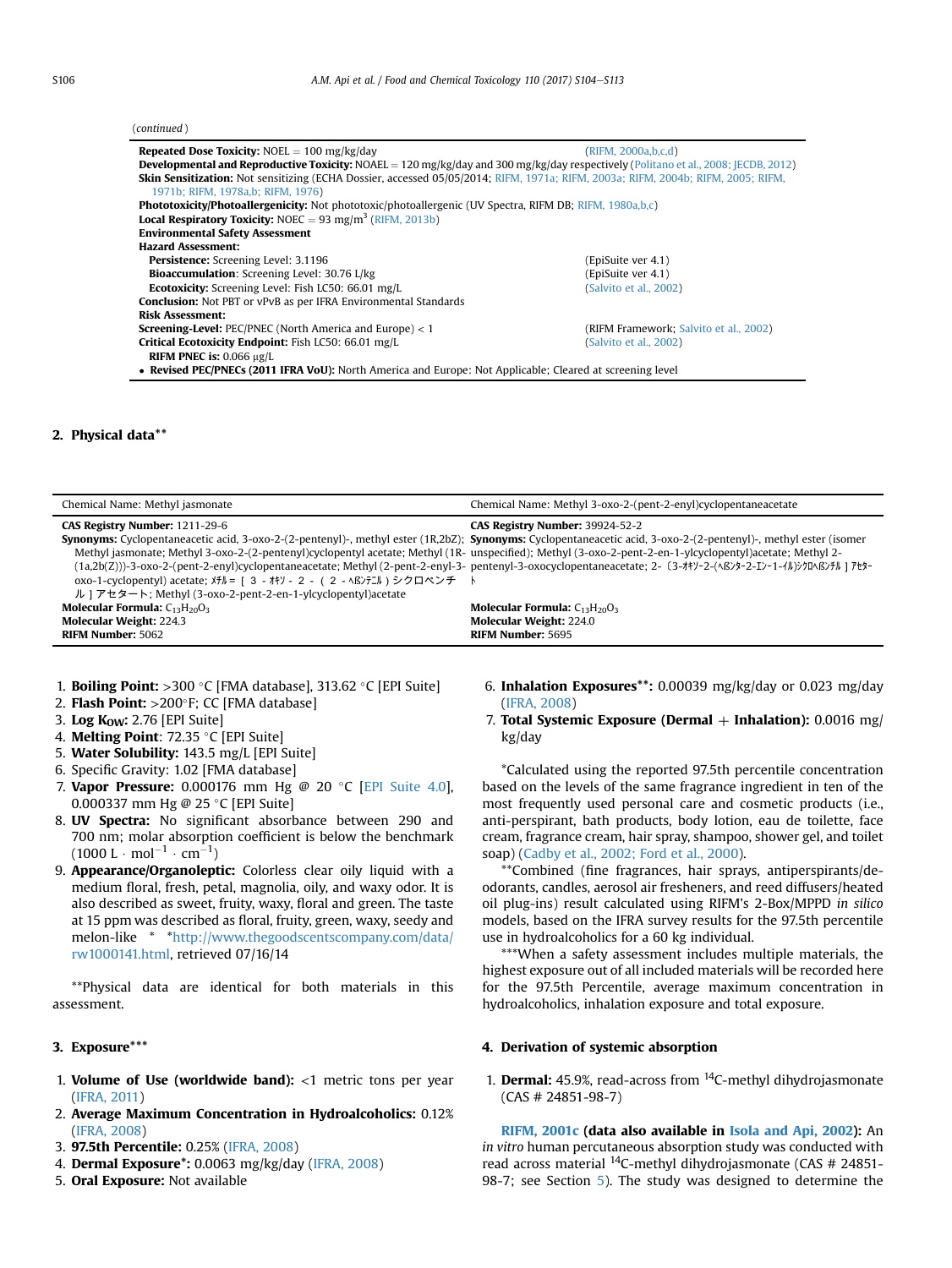<span id="page-3-0"></span>in vitro skin penetration rate and distribution of the radiolabelled test material at 20  $\mu$ l/cm<sup>2</sup> of a 1% solution in ethanol. A fullthickness human female breast and abdominal skin, obtained from cosmetic surgery and stored at  $-20$  °C was thawed for processing. The epidermis was gently removed from the dermis and discarded, the remaining epidermal membrane floated onto the surface of water and taken up onto the aluminum foil, then thoroughly dried and stored flat at  $-20$  °C until used. Franz-type diffusion cells were used under non-occlusive conditions. Samples from the receptor fluid were taken at 2, 8, 24, 36, and 48 h and were analyzed by liquid scintillation. The epidermal membranes were tape stripped 10 times and were grouped, solubilized, and analyzed. The evaporative loss of the test material over a 48 h period was assessed using PTFE sheets mounted in the diffusion cells. The PTFE sheets were removed at 1, 2, 4, 8, 24, and 48 h after dosing and washed with solvent. After 24 and 36 h, the receptor phase level of methyl dihydrojasmonate was 30.79% and 40.12% of applied dose, respectively. Following 48 h exposure,  $45.9 \pm 3.5\%$  of the applied dose of methyl dihydrojasmonate had permeated into the receptor phase. The total recovery of methyl dihydrojasmonate from the PTFE surfaces at 48 h was 86% of the applied dose, indicating losses through evaporation from the PTFE surface of 14%. The levels of methyl dihydrojasmonate in the surface wipe and donor chamber wash were 14.0  $\pm$  1.8  $\mu$ g/cm<sup>2</sup> and 20.2  $\pm$  2.7  $\mu$ g/cm<sup>2</sup>, respectively. Overall recovery (surface wipe, tape strips, remaining epidermis, receptor phase and donor chamber) of methyl dihydrojasmonate was  $65.8 \pm 2.8\%$  of the applied dose.

- 2. Oral: Data not available  $-$  not considered.
- 3. Inhalation: Assumed 100%
- 4. **Total:** Dermal  $(45.9%)$  + Inhalation (assume  $100%)$ absorbed  $= 0.0016$  mg/kg/day

#### 5. Computational toxicology evaluation

1. Cramer Classification: Class II, Intermediate (Expert judgment)

| Expert Judgement | Toxtree y 2.6 | OECD QSAR Toolbox v 3.2 |  |
|------------------|---------------|-------------------------|--|
|                  |               |                         |  |

\*See Appendix below for explanation.

2. Analogs Selected:

- a. Genotoxicity: Methyl dihydrojasmonate (CAS # 24851-98-7)
- b. Repeated Dose Toxicity: Methyl dihydrojasmonate (CAS # 24851-98-7)
- c. Developmental and Reproductive Toxicity: Methyl dihydrojasmonate (CAS # 24851-98-7)
- d. Skin Sensitization: Methyl dihydrojasmonate (CAS # 24851-98- 7)
- e. Phototoxicity/Photoallergenicity: None
- f. Local Respiratory Toxicity: Methyl dihydrojasmonate (CAS # 24851-98-7)
- g. Environmental Toxicity: None
- 3. Read-across Justifications: See Appendix below

## 6. Metabolism

Not considered for this risk assessment and therefore not

reviewed except where it may pertain in specific endpoint sections as discussed below.

# 7. NATURAL OCCURRENCE (discrete chemical) or COMPOSITION (NCS)

Methyl jasmonate is reported to occur in the following foods\* and in some natural complex substances (NCS):

Wormwood oil (Artemisia absinthium L.)

Methyl 3-oxo-2-(pent-2-enyl)cyclopentaneacetate is reported to occur in the following foods\*:

Citrus fruits.

Mentha oils Tea\*VCF Volatile Compounds in Food: database/ Nijssen, L.M.; Ingen-Visscher, C.A. van; Donders, J.J.H. [eds]. -Version  $15.1 -$  Zeist (The Netherlands): TNO Triskelion, 1963-2014. A continually updated database, contains information on published volatile compounds which have been found in natural (processed) food products. Includes FEMA GRAS and EU-Flavis data.

#### 8. IFRA standard

None.

# 9. REACH dossier

Methyl jasmonate is pre-Registered for 2010; No dossier available as of 11/28/2016. Methyl 3-oxo-2-(pent-2-enyl)cyclopentaneacetate is pre-registered for 2010, no dossier available as of 11/28/2016.

### 10. Summary

10.1. Human health endpoint summaries

#### 10.1.1. Genotoxicity

Based on the current existing data, methyl jasmonate does not present a concern for genotoxicity.

#### 10.1.2. Risk assessment

Methyl jasmonate was tested in the BlueScreen assay and was found negative for genotoxicity, with and without metabolic activation, indicating a lack of concern for gentotoxicity ([RIFM, 2013a\)](#page-9-0). There are no studies assessing the mutagenic activity of methyl jasmonate however, the material methyl dihydrojasmonate (CAS # 24851-98-7; see Section 5) was identified as sufficient to use as read across. The mutagenic activity of methyl dihydrojasmonate was assessed in an Ames study conducted in compliance with GLP regulations and in accordance with OECD TG 471 using the standard plate incorporation method. Salmonella typhimurium strains TA98, TA100, TA1535 and TA1537 and Escherichia coli strain WP2 uvrA were treated with methyl dihydrojasmonate in DMSO (dimethyl sulfoxide) at concentrations of 100, 333, 1000, 3333 and  $5000$   $\mu$ g/ml in the presence and absence of metabolically active microsomal fraction (S9 mix). No significant increase in the number of revertant colonies was observed in the tester strains at any concentration (RIFM,  $2000a,b,c,d$ ). Under the conditions of the study, methyl dihydrojasmonate was considered negative in the Ames test.

There are no studies assessing the clastogenic potential of methyl jasmonate however, the material methyl dihydrojasmonate (CAS # 2481-98-7; see Section 5) was identified as suitable to use for read across. The clastogenic activity of methyl dihydrojasmonate was assessed in an in vivo micronucleus assay conducted in compliance with GLP regulations and in accordance with OECD TG 474. Groups of five male and female ICR mice were dosed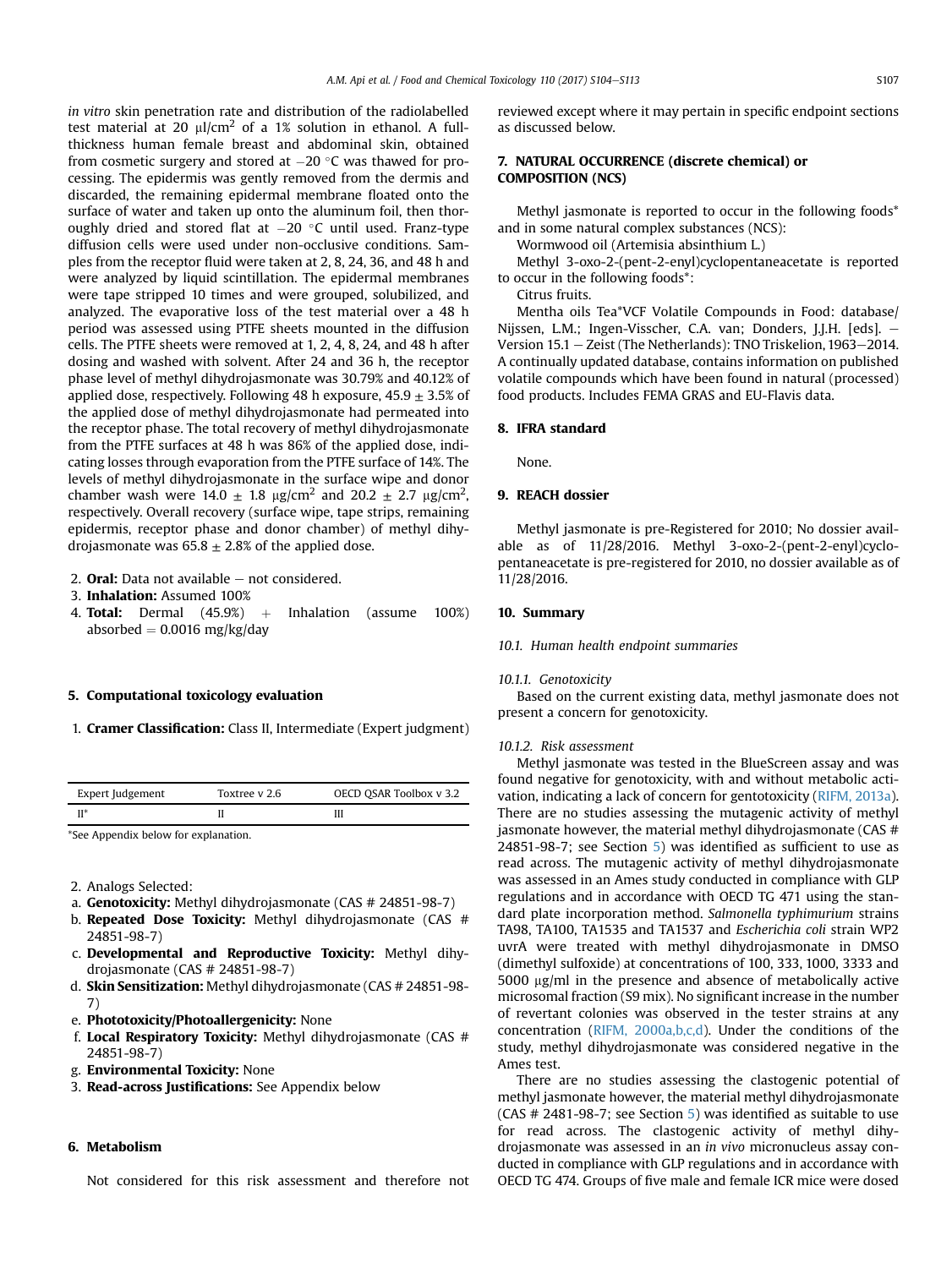with methyl dihydrojasmonate in corn oil via a single intraperitoneal injection at the concentrations of 280, 560 and 1120 mg/kg body weight. No significant increases in micronucleated polychromatic erythrocytes were observed at 24 or 48 h compared to vehicle control groups [\(RIFM, 1998\)](#page-9-0). Under the conditions of the study, methyl dihydrojasmonate was considered not clastogenic in the in vivo micronucleus test. Additionally, the RIFM Expert Panel and Adjunct Reproduction Advisory Group has reviewed the SAR category Ketone/Cyclopentanones & Cyclopentenones/Cyclopentanones/Keto Esters, and concluded that they do not have genotoxic potential [\(Belsito et al., 2012](#page-8-0)).

Based on the available data, methyl dihydrojasmonate does not present a concern for genotoxic potential, this can be applied to methyl jasmonate.

Additional References: [RIFM, 2000c](#page-9-0); [RIFM, 2000a; RIFM,](#page-9-0) [2001a; RIFM, 1979a,b; RIFM, 1978a,b](#page-9-0); [RIFM, 1988;](#page-9-0) [RIFM, 2001b;](#page-9-0) [Bhatia et al., 2008](#page-9-0).

Literature Search and Risk Assessment Completed on: 05/09/ 14.

#### 10.1.3. Repeated dose toxicity

The margin of exposure for methyl jasmonate is adequate for the repeated dose toxicity endpoint at the current level of use.

#### 10.1.4. Risk assessment

There are no repeated dose toxicity data on methyl jasmonate. Read across material methyl dihydrojasmonate (CAS # 24851-98-7; see Section [5](#page-3-0)) has an OECD 408 dietary 90-day subchronic toxicity study conducted in rats. Methyl dihydrojasmonate was administered in the diet of Sprague-Dawley rats (10/sex/group) at doses of 0, 10, 50 or 100 mg/kg/day for 3 months. The NOEL was determined to be 100 mg/kg/day, the highest dosage tested ([RIFM, 2000a,b,c,d\)](#page-9-0). A dermal absorption study conducted on human skin on read across material, methyl dihydrojasmonate (CAS # 24851-98-7; see Section [5\)](#page-3-0) resulted in a 45.9% skin absorption value [\(RIFM, 2001c](#page-9-0); see section [4\)](#page-2-0). Therefore, the methyl jasmonate MOE for the repeated dose toxicity endpoint can be calculated by dividing the methyl dihydrojasmonate NOEL in mg/kg/day divided by the total systemic exposure for methyl jasmonate, 100/0.0016 or 62500.

In addition, the total systemic exposure for methyl jasmonate (1.6  $\mu$ g/kg bw/day) is below the TTC (9  $\mu$ g/kg bw/day) for the repeated dose toxicity endpoint at the current level of use.

Additional References: [Scognamiglio et al., 2012a, 2012b;](#page-9-0) [Belsito et al., 2012; Scognamiglio et al., 2012c; RIFM, 2000a,b,c,d;](#page-9-0) [RIFM, 2013b; Singal et al., 2014; Scognamiglio et al., 2012d.](#page-9-0)

Literature Search and Risk Assessment Completed on: 05/06/ 14.

#### 10.1.5. Developmental and reproductive toxicity

The margin of exposure for methyl jasmonate is adequate for the developmental and reproductive toxicity endpoints at the current level of use.

#### 10.1.6. Risk assessment

There are no developmental toxicity data on methyl jasmonate. Read across material methyl dihydrojasmonate (CAS # 24851-98-7; see Section [5\)](#page-3-0) has a gavage developmental toxicity study in rats. Methyl dihydrojasmonate was evaluated for developmental toxicity in presumed pregnant Sprague-Dawley rats (25/group) at oral dosages of 0, 40, 80 or 120 mg/kg/day in corn oil administered on gestational days  $7-20$ . The NOAEL for developmental toxicity was determined to be 120 mg/kg/day, the highest dosage tested ([Politano et al., 2008;](#page-8-0) data also available in [RIFM, 2007; Bhatia et al.,](#page-9-0) [2008](#page-9-0)). A dermal absorption study conducted on human skin on read across material, methyl dihydrojasmonate (CAS # 24851-98-7; see Section [5](#page-3-0)) resulted in a 45.9% skin absorption value ([RIFM,](#page-9-0)  $2001c$ ; see section [4](#page-2-0)). Therefore, the methyl jasmonate MOE for the developmental toxicity endpoint can be calculated by dividing the methyl dihydrojasmonate NOAEL in mg/kg/day by the total systemic exposure for methyl jasmonate, 120/0.0016 or 75000.

There are no reproductive toxicity data on methyl jasmonate. Read across material methyl dihydrojasmonate (CAS # 24851-98-7) has an OECD 422 gavage combined repeated dose toxicity study with the reproduction/developmental toxicity screening test in Sprague-Dawley rats. Groups of 12 male rats/dose were administered 0, 100, 300, or 1000 mg/kg/day methyl dihydrojasmonate for 42 days; on day 43 of study, 7, 12, 12, and 7 rats from the 0, 100, 300, or 1000 mg/kg/day groups, respectively, were euthanized. The remaining 5 male rats/dose at 0 and 1000 mg/kg/day were observed following a 14-day treatment-free recovery period. Groups of 12 female rats were administered 0, 100, 300, or 1000 mg/kg/day methyl dihydrojasmonate for a 15 day premating period, through gestation, and 4 days of lactation, and euthanized on day 5 of lactation. Satellite groups of 10 female rats/dose were administered 0 or 1000 mg/kg/day methyl dihydrojasmonate for 42 days; on day 43 of study, 5 female rats/dose were euthanized. The remaining 5 female rats/dose at 0 and 1000 mg/kg/day were observed following a 14-day treatment-free recovery period. The NOAELs for reproductive toxicity were determined to be 1000 mg/ kg/day in males, the highest dosage tested, and 300 mg/kg/day in females, based on decreased gestational bodyweight gain and decreased pup bodyweights on day 0 ([JECDB, 2012\)](#page-8-0). A dermal absorption study conducted on human skin on read across material, methyl dihydrojasmonate (CAS # 24851-98-7; see Section [5\)](#page-3-0) resulted in a 45.9% skin absorption value [\(RIFM, 2001c](#page-9-0); see section [4\)](#page-2-0). Therefore, the methyl jasmonate MOE for the reproductive toxicity endpoint can be calculated by dividing the methyl dihydrojasmonate NOAEL in mg/kg/day by the total systemic exposure for methyl jasmonate, 300/0.0016 or 187500.

In addition, the total systemic exposure for methyl jasmonate (1.6  $\mu$ g/kg bw/day) is below the TTC (9  $\mu$ g/kg bw/day) for the developmental and reproductive toxicity endpoints at the current level of use.

Additional References: [Scognamiglio et al., 2012a, 2012b;](#page-9-0) [Belsito et al., 2012; Scognamiglio et al., 2012c; RIFM, 2000a,b,c,d;](#page-9-0) [RIFM, 2013b; Singal et al., 2014; Scognamiglio et al., 2012d](#page-9-0).

Literature Search and Risk Assessment Completed on: 06/13/ 16.

#### 10.1.7. Skin sensitization

Dihydrojasmonate (CAS # 24851-98-7); methyl jasmonate does not present a concern for skin sensitization.

#### 10.1.8. Risk assessment

Based on existing material specific data and read across to methyl dihydrojasmonate (CAS # 24851-98-7; see Section [5\)](#page-3-0), methyl jasmonate does not present a concern for skin sensitization. Methyl dihydrojasmonate and methyl jasmonate are not predicted to react with skin proteins and would not be expected to act as skin sensitizers [\(Roberts et al., 2007](#page-9-0); Toxtree 2.5.0; OECD toolbox v3.3; [Natsch et al., 2007, Natsch](#page-8-0) & [Gfeller, 2008](#page-8-0)). In a Buehler sensitization study, no reactions were observed with 10% methyl jasmonate in alcohol SDA 39C ([RIFM, 1980a](#page-8-0)). Similarly, in a modified Buehler test conducted in guinea pigs and the Local Lymph Node Assay (LLNA), methyl dihydrojasmonate was reported to be negative up to the maximum concentration tested of 10% and 40%, respectively in each assay (ECHA Dossier, accessed 05/05/2014; [RIFM, 1971a; RIFM, 2004b; RIFM, 1980a](#page-8-0)). In a guinea pig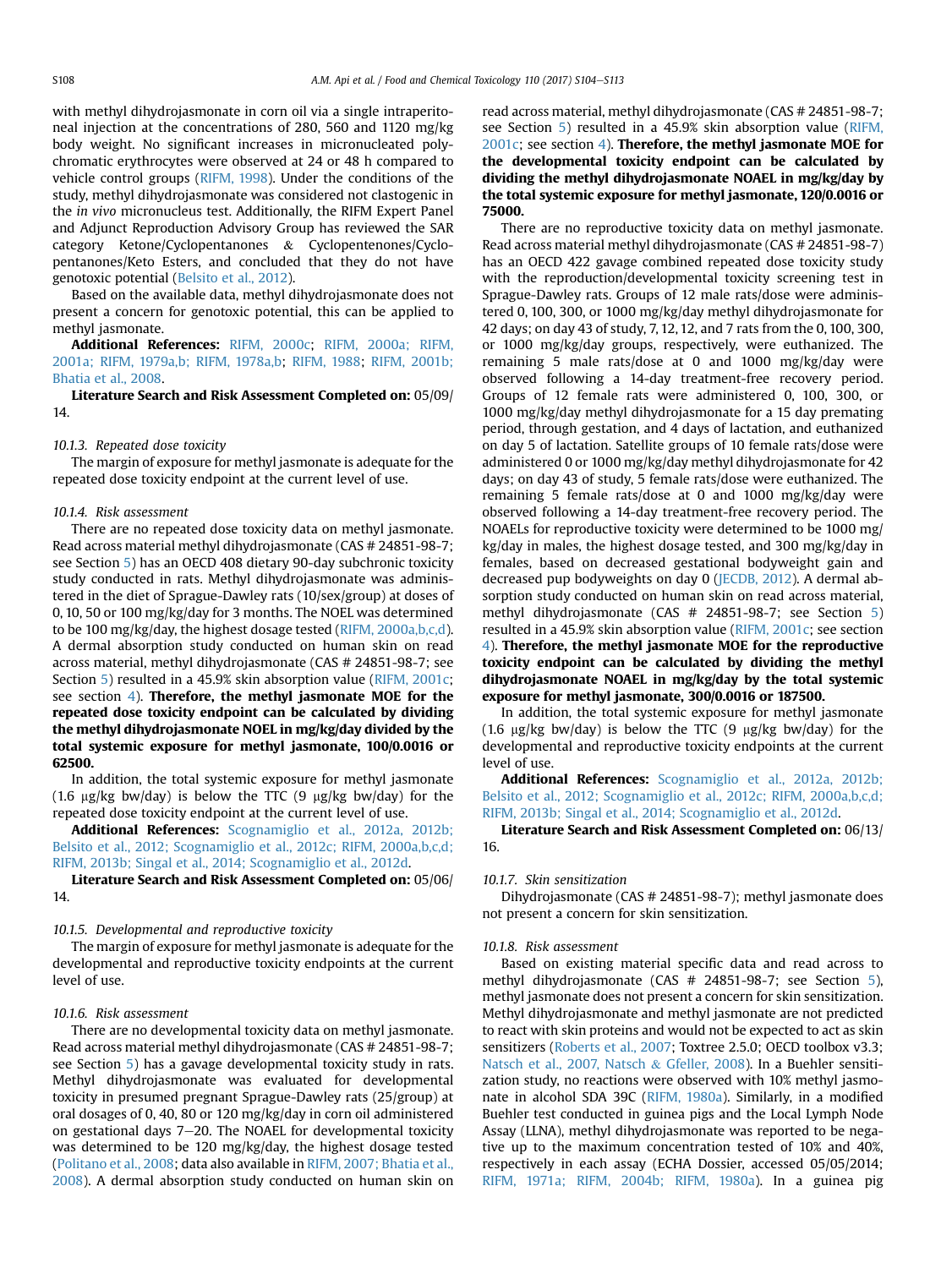maximization test, performed at the highest maximized concentrations of the available guinea pig studies on read across material methyl dihydrojasmonate, no sensitization reactions were observed (ECHA Dossier, accessed 05/05/2014). In Human Repeated Insult Patch Tests no reactions indicative of sensitization were observed to either methyl dihydrojasmonate up to  $10,000 \text{ µg}$ cm<sup>2</sup> or methyl jasmonate up to 1000 µg/ cm<sup>2</sup> in ethanol based vehicle ([RIFM, 1980b; RIFM,](#page-8-0) [2003a; RIFM, 2005; RIFM, 1971b; RIFM, 1978a,b; RIFM, 1976\)](#page-8-0). In a human maximization test, no reactions were observed to 13,800  $\mu$ g/cm<sup>2</sup> methyl dihydrojasmonate in petrolatum [\(RIFM,](#page-8-0) [1971c](#page-8-0)).

Additional References: [RIFM, 1981; RIFM, 1982; RIFM, 1986;](#page-8-0) [RIFM, 1988](#page-8-0).

Literature Search and Risk Assessment Completed on: 05/27/ 2016.

## 10.1.9. Phototoxicity/photoallergenicity

Based on UV/Vis absorbance spectra and data from a human study, methyl jasmonate does not present a concern for phototoxicity or photoallergenicity.

## 10.1.10. Risk assessment

UV/Vis absorption spectra for methyl jasmonate indicate no significant absorption between 290 and 700 nm. Corresponding molar absorption coefficient is well below the benchmark of concern for phototoxicity and photoallergenicity, 1000 L  $\cdot$  mol<sup>-1</sup>  $\cdot$  cm<sup>-1</sup> [\(Henry et al., 2009](#page-8-0)). In a phototoxicity and photoallergenicity study conducted in human volunteers, topical application of 10% methyl jasmonate followed by irradiation with UV, did not result in any phototoxic or photoallergenic skin reactions [\(RIFM, 1980a,b,c\)](#page-8-0). Based on lack of absorbance in the critical range and data from the human study, methyl jasmonate does not present a concern for phototoxicity or photoallergenicity.

#### Additional References: None.

Literature Search and Risk Assessment Completed on: 05/31/ 16.

#### 10.1.11. Local Respiratory Toxicity

There are no inhalation data available on methyl jasmonate; however, in an acute, two week inhalation study for the analog methyl dihydrojasmonate (CAS # 24851-98-7; see Section [5](#page-3-0)), a NOEC of 93 mg/m<sup>3</sup> was reported by [RIFM, 2013b.](#page-9-0)

## 10.1.12. Risk assessment

The inhalation exposure estimated for combined exposure was considered along with toxicological data observed in the scientific literature to calculate the MOE from inhalation exposure when used in perfumery. In a two week, acute inhalation study conducted in rats a NOEC of 93 mg/ $m<sup>3</sup>$  (the highest concentration tested) was reported for methyl dihydrojasmonate ([RIFM, 2013b](#page-9-0)). This test substance was tolerated at all exposure levels with no significant change in bronchoalveolar lavage cell types, protein levels, inflammatory cytokines, body or organ weight, and no histological changes indicative of inflammation were observed in the lung or nose.

This NOEC expressed in mg/kg lung weight/day is:

- (93 mg/m<sup>3</sup>) (1m<sup>3</sup>/1000 L) = 0.093 mg/L
- Minute ventilation (MV) of 0.17 L/min for a Sprague-Dawley rat X duration of exposure of 360 min per day (min/day) (according to GLP study guidelines)  $= 61.2$  L/day
- (0.093 mg/L) (61.2 L/d) = 5.7 mg/day
- $(5.7 \text{ mg/day})/(0.0016 \text{ kg lung weight of rat}^*) = 3562.5 \text{ mg/kg}$ lung weight/day

Based on the IFRA survey results for hydroalcoholics, the 97.5th percentile was reported to be 0.25%. Assuming the same amount is used in all product types (fine fragrances, hair sprays, antiperspirants/deodorants, candles, aerosol air fresheners, and reed diffusers/heated oil plug-ins) the combined inhalation exposure would be 0.023 mg/day—as calculated using RIFM's 2-Box/MPPD in silico models, and based on the IFRA survey results for the 97.5th percentile use in hydroalcoholics. To compare this estimated exposure with the NOEC reported, and expressed in mg/kg lung weight/day, this value is divided by 0.65 kg human lung weight ([Carthew et al., 2009\)](#page-8-0) to give 0.035 mg/kg lung weight/day resulting in a MOE of 101786 (i.e., [3562.5 mg/kg lung weight/day]/ [0.035 mg/kg lung weight/day]).

The MOE is greater than 100. Without the adjustment for specific uncertainty factors related to inter-species and intra-species variation, the material exposure by inhalation at 0.25% in a combination of the products noted above is deemed to be safe under the most conservative consumer exposure scenario.

\*Phalen, R.F. Inhalation Studies. Foundations and Techniques, 2nd Ed 2009. Published by, Informa Healthcare USA, Inc., New York, NY. Chapter 9, Animal Models, in section: "Comparative Physiology and Anatomy", subsection, "Comparative Airway Anatomy."

Additional References: [Isola et al., 2003a; Rogers et al., 2003;](#page-8-0) [RIFM, 2003c; RIFM, 2003b; Isola et al., 2003b; Isola et al., 2004a,](#page-8-0) [2004b; Smith et al., 2004; RIFM, 2004a; Rogers et al., 2005;](#page-8-0) [Singal et al., 2014.](#page-8-0)

Literature Search and Risk Assessment Completed on: 5/26/ 2016.

## 10.2. Environmental endpoint summary

#### 10.2.1. Screening-level assessment

A screening level risk assessment of methyl jasmonate was performed following the RIFM Environmental Framework [\(Salvito](#page-9-0) [et al., 2002](#page-9-0)) which provides for 3 levels of screening for aquatic risk. In Tier 1, only the material's volume of use in a region, its log K<sub>ow</sub> and molecular weight are needed to estimate a conservative risk quotient (RQ; Predicted Environmental Concentration/Predicted No Effect Concentration or PEC/PNEC). In Tier 1, a general QSAR for fish toxicity is used with a high uncertainty factor as discussed in [Salvito et al., 2002.](#page-9-0) At Tier 2, the model ECOSAR (providing chemical class specific ecotoxicity estimates) is used and a lower uncertainty factor is applied. Finally, if needed, at Tier 3, measured biodegradation and ecotoxicity data are used to refine the RQ (again, with lower uncertainty factors applied to calculate the PNEC). Provided in the table below are the data necessary to calculate both the PEC and the PNEC determined within this Safety Assessment. For the PEC, while the actual regional tonnage is not provided, the range from the most recent IFRA Volume of Use Survey is reported. The PEC is calculated based on the actual tonnage and not the extremes noted for the range. Following the RIFM Environmental Framework, Methyl jasmonate was identified as a fragrance material with no potential to present a possible risk to the aquatic environment (i.e., its screening level PEC/PNEC <1).

A screening-level hazard assessment using EPISUITE ver 4.1 did not identify methyl jasmonate as either being possibly persistent nor bioaccumulative based on its structure and physical-chemical properties. This screening level hazard assessment is a weight of evidence review of a material's physical-chemical properties, available data on environmental fate (e.g., OECD Guideline biodegradation studies or die-away studies) and fish bioaccumulation, and review of model outputs (e.g., USEPA's BIOWIN and BCFBAF found in EPISUITE ver.4.1).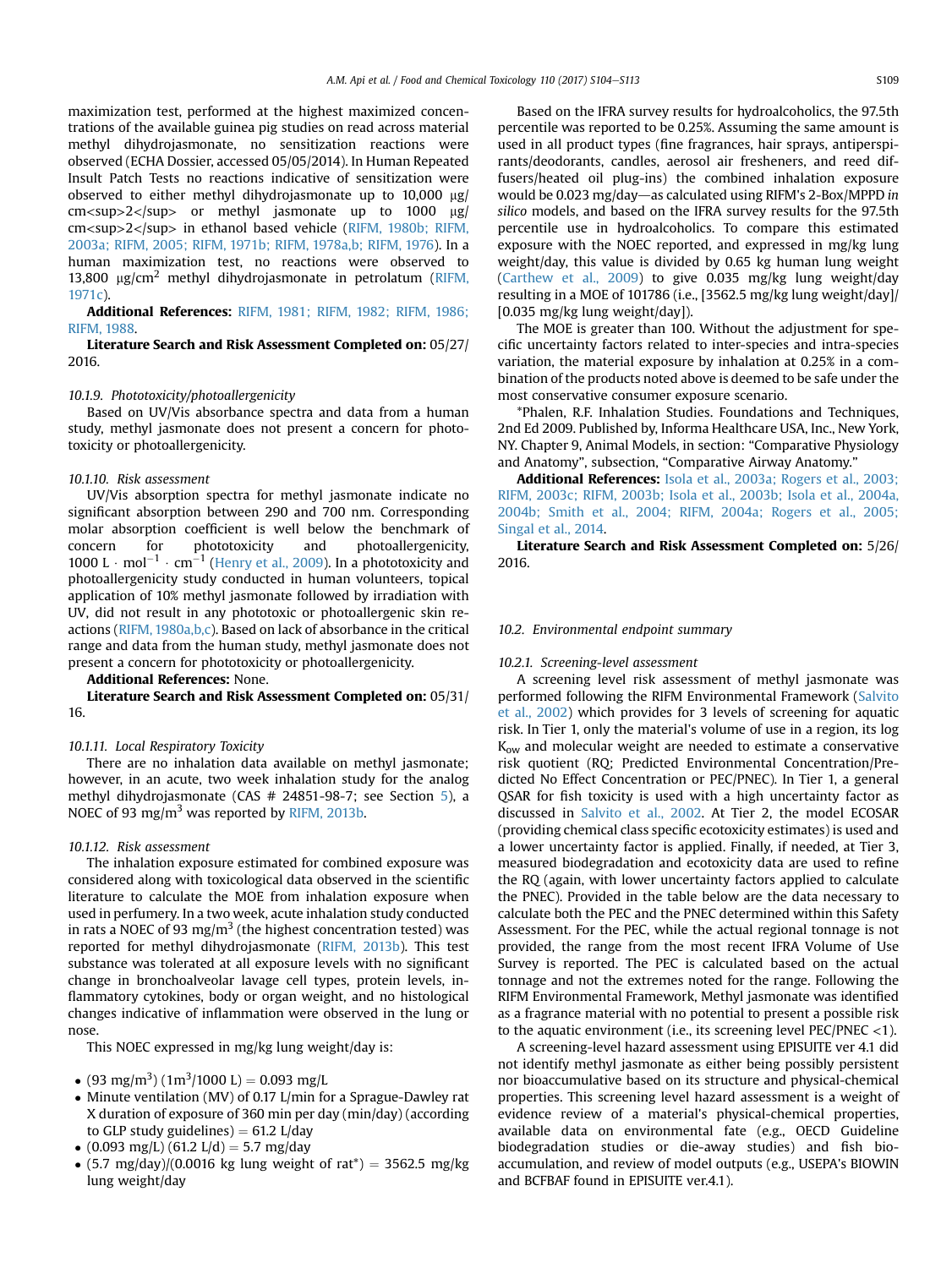10.2.2. Risk assessment

Based on current Volume of use (2011), methyl jasmonate does not present a risk to the aquatic compartment in the screening level assessment.

10.2.3. Key studies

10.2.3.1. Biodegradation. No data available.

10.2.3.2. Ecotoxicity. No data available.

10.2.3.3. Other available data. Methyl jasmonate has been preregistered for REACH with no additional data at this time.

10.2.3.4. Risk assessment refinement. Ecotoxicological data and PNEC derivation (all endpoints reported in mg/L; PNECs in  $\mu$ g/L). Endpoints used to calculate PNEC are underlined.

# 11. Literature Search\*

- RIFM database: target, Fragrance Structure Activity Group materials, other references, JECFA, CIR, SIDS
- ECHA: <http://echa.europa.eu/>
- NTP: [http://tools.niehs.nih.gov/ntp\\_tox/index.cfm](http://tools.niehs.nih.gov/ntp_tox/index.cfm)
- OECD Toolbox<br>• SciFinder:
- https://scifi[nder.cas.org/sci](https://scifinder.cas.org/scifinder/view/scifinder/scifinderExplore.jsf)finder/view/scifinder/ scifi[nderExplore.jsf](https://scifinder.cas.org/scifinder/view/scifinder/scifinderExplore.jsf)
- PUBMED: <http://www.ncbi.nlm.nih.gov/pubmed>
- TOXNET: <http://toxnet.nlm.nih.gov/>
- **IARC:** [\(http://monographs.iarc.fr\)](http://monographs.iarc.fr)
- OECD SIDS: [http://www.chem.unep.ch/irptc/sids/oecdsids/](http://www.chem.unep.ch/irptc/sids/oecdsids/sidspub.html) [sidspub.html](http://www.chem.unep.ch/irptc/sids/oecdsids/sidspub.html)
- EPA Actor: [http://actor.epa.gov/actor/faces/ACToRHome.jsp;](http://actor.epa.gov/actor/faces/ACToRHome.jsp;jsessionid=0EF5C212B7906229F477472A9A4D05B7) [jsessionid](http://actor.epa.gov/actor/faces/ACToRHome.jsp;jsessionid=0EF5C212B7906229F477472A9A4D05B7)¼[0EF5C212B7906229F477472A9A4D05B7](http://actor.epa.gov/actor/faces/ACToRHome.jsp;jsessionid=0EF5C212B7906229F477472A9A4D05B7)

|                        | LC50   | EC50      | EC50 (Algae) | AF        | <b>PNEC</b>     | <b>Chemical Class</b> |
|------------------------|--------|-----------|--------------|-----------|-----------------|-----------------------|
|                        | (Fish) | (Daphnia) |              |           |                 |                       |
| <b>RIFM Framework</b>  |        |           |              |           |                 |                       |
| <b>Screening Level</b> | 66.01  |           |              | 1,000,000 | $0.066 \mu g/L$ |                       |
| (Tier 1)               | mg/L   |           |              |           |                 |                       |

| Exposure                               | Europe (EU) | North America (NA) |
|----------------------------------------|-------------|--------------------|
| $Log K_{ow}$ used                      | 2.76        | 2.76               |
| <b>Biodegradation Factor Used</b>      |             |                    |
| <b>Dilution Factor</b>                 |             |                    |
| Regional Volume of Use Tonnage Band    | $\leq 1$ *  | $\mathsf{<}1^*$    |
| <b>Risk Characterization: PEC/PNEC</b> |             |                    |

\*Regional Volumes for CAS# 1211-29-6 and CAS# 39924-52-2 have been added.

Exposure information and PEC calculation (following RIFM Framework: [Salvito et al., 2002\)](#page-9-0).

Based on available data, the RQ for this material is  $\langle$ 1. No additional assessment is necessary.

The RIFM PNEC is 0.066 µg/L. The revised PEC/PNECs for EU and NA: Not Applicable, cleared at screening level and therefore, does not present a risk to the aquatic environment at the current reported volumes of use.

Literature Search and Risk Assessment Completed on: 5/07/ 14.

- US EPA HPVIS: <http://www.epa.gov/hpv/hpvis/index.html>
- US EPA Robust Summary: <http://cfpub.epa.gov/hpv-s/>
- Japanese NITE: <http://www.safe.nite.go.jp/english/db.html>
- Japan Existing Chemical Data Base: [http://dra4.nihs.go.jp/](http://dra4.nihs.go.jp/mhlw_data/jsp/SearchPageENG.jsp) [mhlw\\_data/jsp/SearchPageENG.jsp](http://dra4.nihs.go.jp/mhlw_data/jsp/SearchPageENG.jsp)
- Google: [https://www.google.com/webhp?](https://www.google.com/webhp?tab=ww&ei=KMSoUpiQK-arsQS324GwBg&ved=0CBQQ1S4) [tab](https://www.google.com/webhp?tab=ww&ei=KMSoUpiQK-arsQS324GwBg&ved=0CBQQ1S4)=[ww](https://www.google.com/webhp?tab=ww&ei=KMSoUpiQK-arsQS324GwBg&ved=0CBQQ1S4)&[ei](https://www.google.com/webhp?tab=ww&ei=KMSoUpiQK-arsQS324GwBg&ved=0CBQQ1S4)=[KMSoUpiQK-arsQS324GwBg](https://www.google.com/webhp?tab=ww&ei=KMSoUpiQK-arsQS324GwBg&ved=0CBQQ1S4)&[ved](https://www.google.com/webhp?tab=ww&ei=KMSoUpiQK-arsQS324GwBg&ved=0CBQQ1S4)=[0CBQQ1S4](https://www.google.com/webhp?tab=ww&ei=KMSoUpiQK-arsQS324GwBg&ved=0CBQQ1S4)

\*Information sources outside of RIFM's database are noted as appropriate in the safety assessment. This is not an exhaustive list.

# Appendix A. Supplementary data

Supplementary data related to this article can be found at [http://](http://dx.doi.org/10.1016/j.fct.2017.03.035) [dx.doi.org/10.1016/j.fct.2017.03.035.](http://dx.doi.org/10.1016/j.fct.2017.03.035)

# Transparency document

Transparency document related to this article can be found online at <http://dx.doi.org/10.1016/j.fct.2017.03.035>.

# Appendix

|                | <b>Target Material</b> | Read across Material    |  |
|----------------|------------------------|-------------------------|--|
| Principal Name | Methyl jasmonate       | Methyl dihydrojasmonate |  |
| CAS No.        | 1211-29-6              | 24851-98-7              |  |
| Structure      | <b>CH<sub>1</sub></b>  | $-$ CH                  |  |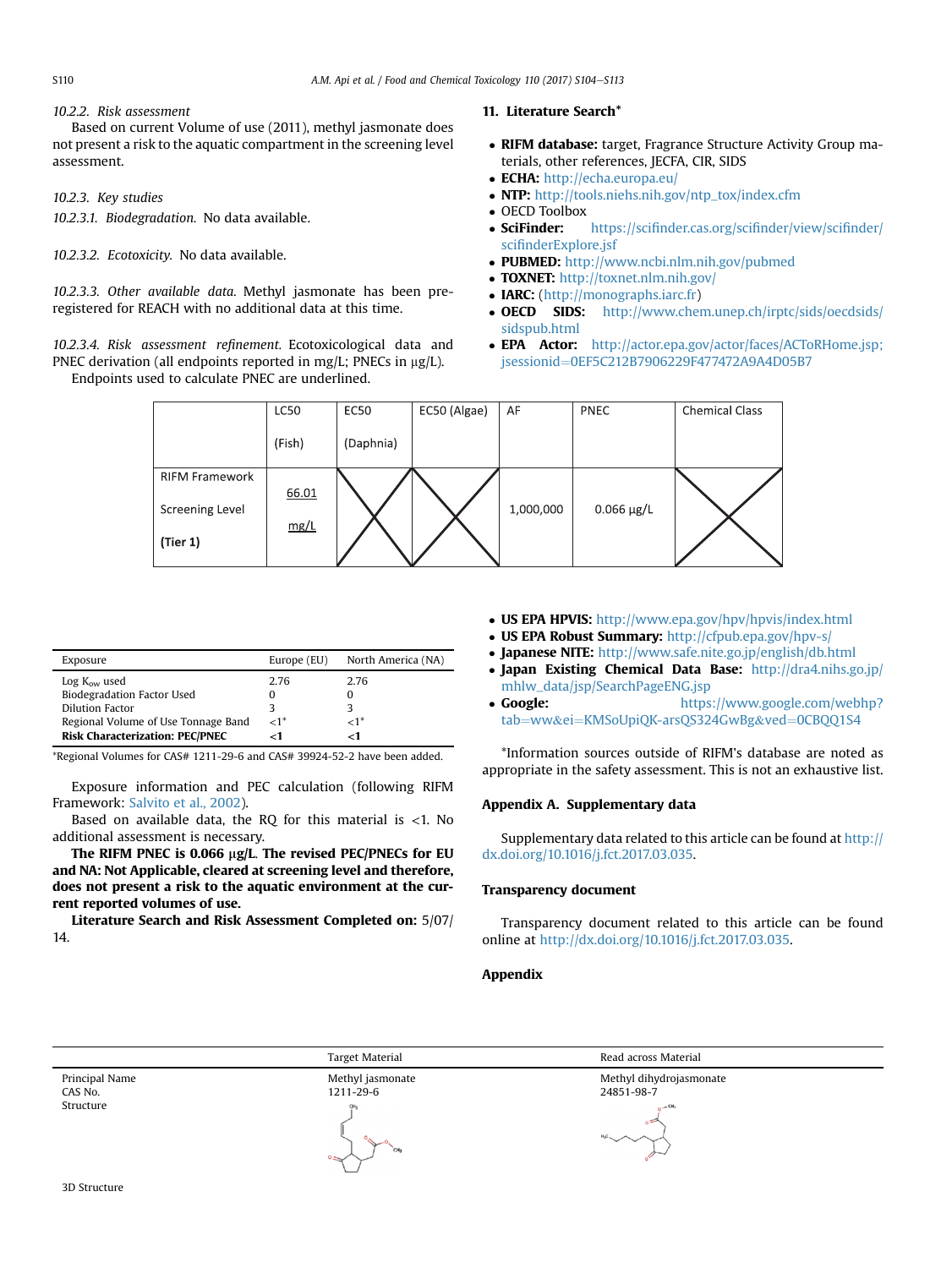#### (continued )

|                                                                     | <b>Target Material</b>                                                 | Read across Material                                                                                                                                                                                        |
|---------------------------------------------------------------------|------------------------------------------------------------------------|-------------------------------------------------------------------------------------------------------------------------------------------------------------------------------------------------------------|
| Read-across endpoint                                                | 6.html                                                                 | http://www.thegoodscentscompany.com/opl/1211-29- http://www.thegoodscentscompany.com/opl/24851-98-<br>7.html<br>• Genotoxicity<br>• Repeated Dose<br>• Devel/Repro<br>• Skin sensitization<br>• Respiratory |
| Molecular Formula                                                   | C13H20O3                                                               | C13H22O3                                                                                                                                                                                                    |
| Molecular Weight                                                    | 224.3                                                                  | 226.32                                                                                                                                                                                                      |
| Melting Point (°C, EPISUITE)                                        | 72.35                                                                  | 73.64                                                                                                                                                                                                       |
| Boiling Point (°C, EPISUITE)                                        | 313.62                                                                 | 309.32                                                                                                                                                                                                      |
| Vapor Pressure (Pa @ 25°C, EPISUITE) Log Kow                        | 0.04493                                                                | 0.1587                                                                                                                                                                                                      |
| (KOWWIN v1.68 in EPISUITE)                                          | 2.76                                                                   | 2.98                                                                                                                                                                                                        |
| Water Solubility (mg/L, @ 25°C, WSKOW v1.42 in<br>EPISUITE)         | 143.5                                                                  | 91.72                                                                                                                                                                                                       |
| $J_{\text{max}}$ (mg/cm <sup>2</sup> /h, SAM)                       | 10.89502246                                                            | 13.94093406                                                                                                                                                                                                 |
| Henry's Law (Pa $\cdot$ m <sup>3</sup> /mol, Bond Method, EPISUITE) | 0.044725                                                               | 0.050845                                                                                                                                                                                                    |
| Similarity (Tanimoto score) <sup>a</sup>                            |                                                                        | 71%                                                                                                                                                                                                         |
| Skin Absorption                                                     |                                                                        |                                                                                                                                                                                                             |
| Skin Absorption Percentage (SAM)                                    | 80%                                                                    | 80%                                                                                                                                                                                                         |
| Genotoxicity                                                        |                                                                        |                                                                                                                                                                                                             |
| DNA binding (OASIS v1.1)                                            | • No alert found                                                       | • No alert found                                                                                                                                                                                            |
| DNA binding (OECD)                                                  | • No alert found                                                       | • No alert found                                                                                                                                                                                            |
| Carcinogenicity (genotox and non-genotox) alerts<br>(ISS)           | • No alert found                                                       | • No alert found                                                                                                                                                                                            |
| DNA alerts for Ames, MN, CA (OASIS v1.1)                            | • No alert found                                                       | • No alert found                                                                                                                                                                                            |
| In vitro mutagenicity (Ames test) alerts (ISS)                      | • No alert found                                                       | • No alert found                                                                                                                                                                                            |
| In vivo mutagenicity (Micronucleus) alerts (ISS)                    | • H-acceptor-path3-H-acceptor                                          | • H-acceptor-path3-H-acceptor                                                                                                                                                                               |
| Oncologic classification (OECD)<br>Repeated Dose Toxicity           | • Not classified                                                       | • Not classified                                                                                                                                                                                            |
| Repeated dose (HESS)<br>Developmental and Reproductive Toxicity     | Not categorized                                                        | Not categorized                                                                                                                                                                                             |
| ER binding (OECD)<br>Developmental toxicity model (CAESAR v2.1.6)   | Non binder, without OH or NH2 group<br>Toxicant (moderate reliability) | Non binder, without OH or NH2 group<br>Toxicant (moderate reliability)                                                                                                                                      |
| Skin Sensitization                                                  |                                                                        |                                                                                                                                                                                                             |
| Protein binding (OASIS v1.1)                                        | • No alert found                                                       | • No alert found                                                                                                                                                                                            |
| Protein binding (OECD)                                              | • No alert found                                                       | • No alert found                                                                                                                                                                                            |
| Protein binding potency (OECD)                                      |                                                                        | • Not possible to classify according to these rules (GSH) • Not possible to classify according to these rules (GSH)                                                                                         |
| Protein binding alerts for skin sensitization (OASIS<br>v1.1)       | • No alert found                                                       | • No alert found                                                                                                                                                                                            |
| Skin sensitization model (CAESAR v2.1.6)<br>Metabolism              | Sensitizer (good reliability)                                          | Sensitizer (good reliability)                                                                                                                                                                               |
| Rat liver S9 metabolism simulator (OECD)                            | See Supplemental Data 1                                                | See Supplemental Data 2                                                                                                                                                                                     |

<sup>a</sup> Values calculated using JChem with FCFP4 1024 bits fingerprint [\(Rogers and Hahn, 2010\)](#page-9-0).

## Summary

There are insufficient toxicity data on methyl jasmonate (RIFM# 5062, CAS# 1211-29-6). Hence, in silico evaluation was conducted to determine suitable read-across material. Based on structural similarity, reactivity, metabolism data, physicochemical properties and expert judgment, the above shown read-across materials were identified as proper read across for their respective toxicity endpoints.

# Methods

- The identified read-across analogs were confirmed by using expert judgment
- The physicochemical properties of target and analogs were calculated using EPI Suite™ v4.11 developed by US EPA [\(USEPA,](#page-9-0) [2012\)](#page-9-0)
- The J<sub>max</sub> were calculated using RIFM skin absorption model (SAM), the parameters were calculated using consensus model [\(Shen et al., 2014](#page-9-0))
- DNA binding, mutagenicity, genotoxicity alerts and oncologic classification were estimated using OECD QSAR Toolbox (v3.1) [\(OECD, 2012](#page-8-0))
- ER binding and repeat dose categorization were estimated using OECD QSAR Toolbox (v3.1) [\(OECD, 2012](#page-8-0))
- Developmental toxicity and skin sensitization were estimated using CAESAR (v.2.1.6) ([Cassano et al., 2010](#page-8-0))
- Protein binding were estimated using OECD QSAR Toolbox (v3.1) [\(OECD, 2012](#page-8-0))
- The major metabolites for the target and read-across analogs were determined and evaluated using OECD QSAR Toolbox (v3.1) [\(OECD, 2012](#page-8-0))

## Conclusion/Rationale

- Methyl dihydrojasmonate (analog) was used as a read-across for methyl jasmonate (target) based on:
	- The target and analog belong to the generic class of aliphatic esters, specifically, ketone/cyclopentanones & cyclopentenones/cyclopentanones/keto esters.
	- The target and analog have the similar carboxylic acid part and same alcohol part.
	- The only difference is that the double bond in the alkyl chain of the target has been saturated in the analog. The difference between structures does not essentially change the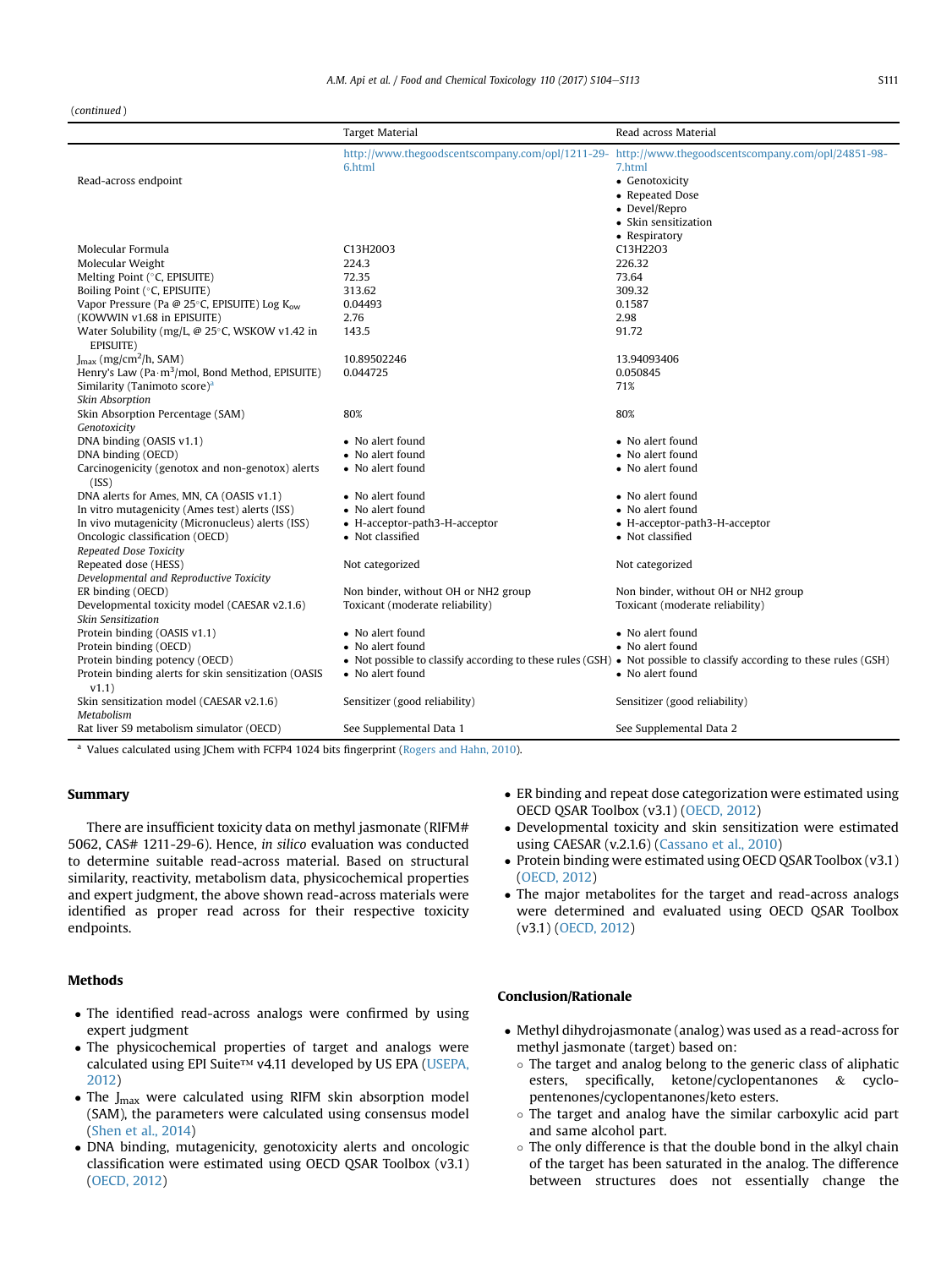<span id="page-8-0"></span>physicochemical properties nor raise any additional structural alerts and therefore, their toxicity profiles are expected to be similar.

- The target and analog show similar alerts for DNA binding, mutagenicity, genotoxicity and oncologic classification.
- The target and analog show similar alerts for Repeated Dose (HESS) Categorization and ER Binding. ER Binding is molecular initiating event analogous to protein binding. ER binding is not necessarily predictive of endocrine disruption given the complex pre- and post-receptor events that determine activity.
- The target and analog show similar alerts for protein binding.
- The target and analog are expected to be metabolized similarly. As per the OECD Toolbox they are predicted to have similar metabolites.

## Explanation of Cramer Class

Due to potential discrepancies with the current in silico tools (Bhatia et al., 2015), the Cramer class of the target material was determined using expert judgment based on the Cramer decision tree (Cramer et al., 1978).

Q1.Normal constituent of the body? No

Q2.Contains functional groups associated with enhanced toxicity? No

Q3.Contains elements other than C, H, O, N, divalent S? No

Q5.Simply branched aliphatic hydrocarbon or a common carbohydrate? No

Q6.Benzene derivative with certain substituents? No

Q7.Heterocyclic? No

Q16.Common terpene? No

Q17.Readily hydrolyzed to a common terpene? No

- Q19.Open chain? No
- Q23.Aromatic? No
- Q24.Monocarbocyclic with simple substituents? No

Q25.Cyclopropane, cyclobutane with substituents in Q24 or a mono or bicyclic sulphide or mercaptan? No

Q26.Monocycloalkanone or a bicyclocompound? Yes - Class Intermediate (Class II).

## References

- [Api, A.M., Belsito, D., Bruze, M., Cadby, P., Calow, P., Dagli, M.L., Dekant, W., Ellis, G.,](http://refhub.elsevier.com/S0278-6915(17)30131-X/sref1) [Fryer, A.D., Fukayama, M., Griem, P., Hickey, C., Kromidas, L., Lalko, J.F.,](http://refhub.elsevier.com/S0278-6915(17)30131-X/sref1) [Liebler, D.C., Miyachi, Y., Politano, V.T., Renkers, K., Ritacco, G., Salvito, D.,](http://refhub.elsevier.com/S0278-6915(17)30131-X/sref1) [Schultz, T.W., Sipes, I.G., Smith, B., Vitale, D., Wilcox, D.K., 2015. Criteria for the](http://refhub.elsevier.com/S0278-6915(17)30131-X/sref1) [Research Institute for Fragrance Materials, Inc. \(RIFM\) safety evaluation process](http://refhub.elsevier.com/S0278-6915(17)30131-X/sref1) [for fragrance ingredients. Food Chem. Toxicol. 82, S1](http://refhub.elsevier.com/S0278-6915(17)30131-X/sref1)-[S19](http://refhub.elsevier.com/S0278-6915(17)30131-X/sref1).
- [Belsito, D., Bickers, D., Bruze, M., Calow, P., Dagli, M.L., Dekant, W., Fryer, A.D.,](http://refhub.elsevier.com/S0278-6915(17)30131-X/sref2) [Greim, H., Miyachi, Y., Saurat, J.H., Sipes, I.G., 2012. A toxicologic and derma](http://refhub.elsevier.com/S0278-6915(17)30131-X/sref2)[tologic assessment of cyclopentanones and cyclopentenones when used as](http://refhub.elsevier.com/S0278-6915(17)30131-X/sref2) [fragrance ingredients. Food Chem. Toxicol. 50 \(Suppl. 3\), S517](http://refhub.elsevier.com/S0278-6915(17)30131-X/sref2)-[S556.](http://refhub.elsevier.com/S0278-6915(17)30131-X/sref2)
- [Bhatia, S.P., Politano, V.T., Lewis, E.M., Hoberman, A.M., Christian, M.S., Diener, R.M.,](http://refhub.elsevier.com/S0278-6915(17)30131-X/sref3) [Api, A.M., 2008. Developmental toxicity of methyl dihydrojasmonate \(MDJ\) in](http://refhub.elsevier.com/S0278-6915(17)30131-X/sref3) [rats. Toxicol. 102 \(1\), 313.](http://refhub.elsevier.com/S0278-6915(17)30131-X/sref3)
- [Bhatia, S., Schultz, T., Roberts, D., Shen, J., Kromidas, L., Schultz, T., Api, A.M., 2015.](http://refhub.elsevier.com/S0278-6915(17)30131-X/sref4) Comparison of Cramer classifi[cation between Toxtree, the OECD QSAR toolbox](http://refhub.elsevier.com/S0278-6915(17)30131-X/sref4) [and expert judgment. Regul. Toxicol. Pharmacol. 71 \(1\), 52](http://refhub.elsevier.com/S0278-6915(17)30131-X/sref4)-[62.](http://refhub.elsevier.com/S0278-6915(17)30131-X/sref4)
- [Cadby, P.A., Troy, W.R., Vey, M.G.H., 2002. Consumer exposure to fragrance in](http://refhub.elsevier.com/S0278-6915(17)30131-X/sref5)[gredients: providing estimates for safety evaluation. Regul. Toxicol. Pharmacol.](http://refhub.elsevier.com/S0278-6915(17)30131-X/sref5) [36 \(3\), 246](http://refhub.elsevier.com/S0278-6915(17)30131-X/sref5)-[252.](http://refhub.elsevier.com/S0278-6915(17)30131-X/sref5)
- [Carthew, P., Clapp, C., Gutsell, S., 2009. Exposure based waiving: the application of](http://refhub.elsevier.com/S0278-6915(17)30131-X/sref6) [the toxicological threshold of concern \(TTC\) to inhalation exposure for aerosol](http://refhub.elsevier.com/S0278-6915(17)30131-X/sref6) [ingredients in consumer products. Food Chem. Toxicol. 47 \(6\), 1287](http://refhub.elsevier.com/S0278-6915(17)30131-X/sref6)-[1295.](http://refhub.elsevier.com/S0278-6915(17)30131-X/sref6)
- [Cassano, A., Manganaro, A., Martin, T., Young, D., Piclin, N., Pintore, M., Bigoni, D.,](http://refhub.elsevier.com/S0278-6915(17)30131-X/sref7) [Benfenati, E., 2010. CAESAR models for developmental toxicity. Chem. Central J.](http://refhub.elsevier.com/S0278-6915(17)30131-X/sref7) [4 \(Suppl. 1\), S4.](http://refhub.elsevier.com/S0278-6915(17)30131-X/sref7)

[Cramer, G.M., Ford, R.A., Hall, R.L., 1978. Estimation of toxic hazard](http://refhub.elsevier.com/S0278-6915(17)30131-X/sref8)-[a decision tree](http://refhub.elsevier.com/S0278-6915(17)30131-X/sref8)

approach. Food Cosmet. Toxicol.  $16(3)$ ,  $255-276$  $255-276$ .

- Essential Estimation Programs Interface (EPI) SuiteTM (version 4.1) [Software], 2000-2011. US Environmental Protection Agency's Office of Pollution Prevention and Toxics and Syracuse Research Corporation. Research 20  $(6)$ , 482-487. Retrieved from. <http://www.epa.gov/opptintr/exposure/pubs/episuite.htm>.
- [Ford, R.A., Domeyer, B., Easterday, O., Maier, K., Middleton, J., 2000. Criteria for](http://refhub.elsevier.com/S0278-6915(17)30131-X/sref10) [development of a database for safety evaluation of fragrance ingredients. Regul.](http://refhub.elsevier.com/S0278-6915(17)30131-X/sref10) Toxicol. Pharmacol. 31 $(2)$ , 166-[181.](http://refhub.elsevier.com/S0278-6915(17)30131-X/sref10)
- [Henry, B., Foti, C., Alsante, K., 2009. Can light absorption and photostability data be](http://refhub.elsevier.com/S0278-6915(17)30131-X/sref11) [used to assess the photosafety risks in patients for a new drug molecule?](http://refhub.elsevier.com/S0278-6915(17)30131-X/sref11) I. Photochem. Photobiol. B Biol. 96  $(1)$ , 57-[62](http://refhub.elsevier.com/S0278-6915(17)30131-X/sref11).
- [IFRA \(International Fragrance Association\), 2008. Use Level Survey, November 2008](http://refhub.elsevier.com/S0278-6915(17)30131-X/sref12). [IFRA \(International Fragrance Association\), 2011. Volume of Use Survey, February](http://refhub.elsevier.com/S0278-6915(17)30131-X/sref13) [2011.](http://refhub.elsevier.com/S0278-6915(17)30131-X/sref13)
- [Isola, D.A., Api, A.M., 2002. In vitro human skin penetration of seven radiolabelled](http://refhub.elsevier.com/S0278-6915(17)30131-X/sref14) [fragrance materials. Toxicology 66 \(1-S\), 165](http://refhub.elsevier.com/S0278-6915(17)30131-X/sref14).
- [Isola, D.A., Smith, L.W., Rogers, R.E., Black, M.S., 2003a. Exposure characterization of](http://refhub.elsevier.com/S0278-6915(17)30131-X/sref15) [fragranced air fresheners. Allergy Clin. Immunol. Int. \(Suppl. 1\), 132.](http://refhub.elsevier.com/S0278-6915(17)30131-X/sref15)
- [Isola, D., Smith, L.W., Ansari, R., Black, M.S., 2003b. Exposure characterization from a](http://refhub.elsevier.com/S0278-6915(17)30131-X/sref16) [fragranced plug-in air freshener. Toxicol. 72 \(S-1\), 291.](http://refhub.elsevier.com/S0278-6915(17)30131-X/sref16)
- [Isola, D.A., Rogers, R., Black, M.S., Smith, L.W., 2004a. Exposure characterizations of](http://refhub.elsevier.com/S0278-6915(17)30131-X/sref17) [three fragranced products. Int. J. Toxicol. Former. J. Am. Coll. Toxicol. 23 \(6\), 397.](http://refhub.elsevier.com/S0278-6915(17)30131-X/sref17) [Isola, D.A., Rogers, R.E., Myshaniuk, A., Jeng, C.-J., Ansari, R., Smith, L.W., 2004b.](http://refhub.elsevier.com/S0278-6915(17)30131-X/sref18)
- [Exposure characterization from a surrogate](http://refhub.elsevier.com/S0278-6915(17)30131-X/sref18) fine fragrance. Toxicol. 78 (S-1), 107. JECDB, 2012. Methyl Dihydrojasmonate: Combined Repeated Dose Toxicity Study with the Reproduction/Developmental Toxicity Screening Test. Online Publi-
- cation: [http://dra4.nihs.go.jp/mhlw\\_data/home/pdf/PDF24851-98-7d.pdf.](http://dra4.nihs.go.jp/mhlw_data/home/pdf/PDF24851-98-7d.pdf) [Natsch, A., Gfeller, H., Rothaupt, M., Ellis, G., 2007. Utility and limitations of a](http://refhub.elsevier.com/S0278-6915(17)30131-X/sref20) [peptide reactivity assay to predict fragrance allergens in vitro. J. Pharmacol. 21](http://refhub.elsevier.com/S0278-6915(17)30131-X/sref20)  $(7)$ ,  $1220 - 1226$  $1220 - 1226$ .
- [Natsch, A., Gfeller, H., 2008. LC-MS-Based characterization of the peptide reactivity](http://refhub.elsevier.com/S0278-6915(17)30131-X/sref21) [of chemicals to improve the in vitro prediction of the skin sensitization po](http://refhub.elsevier.com/S0278-6915(17)30131-X/sref21)[tential. Fundam. Appl. Toxicol. 106 \(2\), 464](http://refhub.elsevier.com/S0278-6915(17)30131-X/sref21)-[478.](http://refhub.elsevier.com/S0278-6915(17)30131-X/sref21)
- OECD, 2012. The OECD QSAR Toolbox, V. 3.1. [http://www.qsartoolbox.org/.](http://www.qsartoolbox.org/)
- [Politano, V.T., Lewis, E.M., Hoberman, A.M., Christian, M.S., Diener, R.M., Api, A.M.,](http://refhub.elsevier.com/S0278-6915(17)30131-X/sref24) [2008. Evaluation of the developmental toxicity of methyl dihydrojasmonate](http://refhub.elsevier.com/S0278-6915(17)30131-X/sref24) [\(MDJ\) in rats. Int. J. Toxicol. Former. J. Am. Coll. Toxicol. 27, 295](http://refhub.elsevier.com/S0278-6915(17)30131-X/sref24)-[300.](http://refhub.elsevier.com/S0278-6915(17)30131-X/sref24)
- [RIFM \(Research Institute for Fragrance Materials, Inc.\), 1971a. Screening Tests of](http://refhub.elsevier.com/S0278-6915(17)30131-X/sref25) [Fragrance Materials for Delayed Contact Hypersensitivity in the Albino Guinea](http://refhub.elsevier.com/S0278-6915(17)30131-X/sref25) [Pig. Unpublished report from Firmenich Incorporated. RIFM report number](http://refhub.elsevier.com/S0278-6915(17)30131-X/sref25) [15422 \(RIFM, Woodcliff Lake, NJ, USA.\)](http://refhub.elsevier.com/S0278-6915(17)30131-X/sref25).
- [RIFM \(Research Institute for Fragrance Materials, Inc.\), 1971b. Repeated Insult Patch](http://refhub.elsevier.com/S0278-6915(17)30131-X/sref26) [Test with Methyl Dihydrojasmonate. Unpublished report from International](http://refhub.elsevier.com/S0278-6915(17)30131-X/sref26) [Flavors and Fragrances. RIFM report number 51178 \(RIFM, Woodcliff Lake, NJ,](http://refhub.elsevier.com/S0278-6915(17)30131-X/sref26) [USA.\)](http://refhub.elsevier.com/S0278-6915(17)30131-X/sref26).
- [RIFM \(Research Institute for Fragrance Materials, Inc.\), 1971c. Repeated Insult Patch](http://refhub.elsevier.com/S0278-6915(17)30131-X/sref27) [Test with Methyl Dihydrojasmonate. Unpublished report from International](http://refhub.elsevier.com/S0278-6915(17)30131-X/sref27) [Flavors and Fragrances. RIFM report number 51179 \(RIFM, Woodcliff Lake, NJ,](http://refhub.elsevier.com/S0278-6915(17)30131-X/sref27) [USA.\)](http://refhub.elsevier.com/S0278-6915(17)30131-X/sref27).
- [RIFM \(Research Institute for Fragrance Materials, Inc.\), 1976. Report on Human](http://refhub.elsevier.com/S0278-6915(17)30131-X/sref28) [Maximization Studies. Report to RIFM. RIFM report number 1797 \(RIFM,](http://refhub.elsevier.com/S0278-6915(17)30131-X/sref28) [Woodcliff Lake, NJ, USA.\).](http://refhub.elsevier.com/S0278-6915(17)30131-X/sref28)
- [RIFM \(Research Institute for Fragrance Materials, Inc.\), 1978a. Testing for Mutagenic](http://refhub.elsevier.com/S0278-6915(17)30131-X/sref29) [Activity of Fragrance Materials with Salmonella typhimurium. Unpublished](http://refhub.elsevier.com/S0278-6915(17)30131-X/sref29) [report from Firmenich Incorporated. RIFM report number 29843 \(RIFM,](http://refhub.elsevier.com/S0278-6915(17)30131-X/sref29) [Woodcliff Lake, NJ, USA.\).](http://refhub.elsevier.com/S0278-6915(17)30131-X/sref29)
- [RIFM \(Research Institute for Fragrance Materials, Inc.\), 1978b. Repeated Insult Patch](http://refhub.elsevier.com/S0278-6915(17)30131-X/sref30) [Test with Methyl Jasmonate. Unpublished report from International Flavors and](http://refhub.elsevier.com/S0278-6915(17)30131-X/sref30) [Fragrances. RIFM report number 54078 \(RIFM, Woodcliff Lake, NJ, USA.\)](http://refhub.elsevier.com/S0278-6915(17)30131-X/sref30).
- [RIFM \(Research Institute for Fragrance Materials, Inc.\), 1979a. Testing of Methyl](http://refhub.elsevier.com/S0278-6915(17)30131-X/sref31) [Dihydrojasmonate in the Mouse Lymphoma Speci](http://refhub.elsevier.com/S0278-6915(17)30131-X/sref31)fic Locus Mutation Assay. [Unpublished report from Firmenich Incorporated. RIFM report number 11009](http://refhub.elsevier.com/S0278-6915(17)30131-X/sref31) [\(RIFM, Woodcliff Lake, NJ, USA.\)](http://refhub.elsevier.com/S0278-6915(17)30131-X/sref31).
- [RIFM \(Research Institute for Fragrance Materials, Inc.\), 1979b. Guinea pig Skin](http://refhub.elsevier.com/S0278-6915(17)30131-X/sref32) [Sensitisation Test with Methyl Dihydrojasmonate. Unpublished report from](http://refhub.elsevier.com/S0278-6915(17)30131-X/sref32) [Quest International. RIFM report number 46450 \(RIFM, Woodcliff Lake, NJ,](http://refhub.elsevier.com/S0278-6915(17)30131-X/sref32) [USA.\)](http://refhub.elsevier.com/S0278-6915(17)30131-X/sref32).
- [RIFM \(Research Institute for Fragrance Materials, Inc.\), 1980a. Repeated Insult Patch](http://refhub.elsevier.com/S0278-6915(17)30131-X/sref33) [Test/photosesntization Study of Methyl Jasmonate in Human Subjects. Un](http://refhub.elsevier.com/S0278-6915(17)30131-X/sref33)[published report from Firmenich Incorporated. RIFM report number 38756](http://refhub.elsevier.com/S0278-6915(17)30131-X/sref33) [\(RIFM, Woodcliff Lake, NJ, USA.\)](http://refhub.elsevier.com/S0278-6915(17)30131-X/sref33).
- [RIFM \(Research Institute for Fragrance Materials, Inc.\), 1980b. Guinea pig Skin](http://refhub.elsevier.com/S0278-6915(17)30131-X/sref34) [Sensitisation Test with Hedione \(Methyl Dihydrojasmonate\). Unpublished](http://refhub.elsevier.com/S0278-6915(17)30131-X/sref34) [report from Quest International. RIFM report number 46945 \(RIFM, Woodcliff](http://refhub.elsevier.com/S0278-6915(17)30131-X/sref34) [Lake, NJ, USA.\)](http://refhub.elsevier.com/S0278-6915(17)30131-X/sref34).
- [RIFM \(Research Institute for Fragrance Materials, Inc.\), 1980c. Delayed Contact](http://refhub.elsevier.com/S0278-6915(17)30131-X/sref35) [Hypersensitivity of 2-oxabicyclo\[2.2.2\]octane, 1,5-dimethyl-3-\(2-propen-1-yl](http://refhub.elsevier.com/S0278-6915(17)30131-X/sref35) [\(Allyl Cyclo Octyl Ether\) in a Guinea Pig Sensitization \(Buehler and Grif](http://refhub.elsevier.com/S0278-6915(17)30131-X/sref35)fith). [Unpublished report from IFF Incorporated. RIFM report number 47726 \(RIFM,](http://refhub.elsevier.com/S0278-6915(17)30131-X/sref35) [Woodcliff Lake, NJ, USA.\).](http://refhub.elsevier.com/S0278-6915(17)30131-X/sref35)
- [RIFM \(Research Institute for Fragrance Materials, Inc.\), 1981. Guinea pig Skin](http://refhub.elsevier.com/S0278-6915(17)30131-X/sref36) [Sensitization Test with Methyl Dihydrojasmonate. Unpublished report from](http://refhub.elsevier.com/S0278-6915(17)30131-X/sref36) [Quest International. RIFM report number 46449 \(RIFM, Woodcliff Lake, NJ,](http://refhub.elsevier.com/S0278-6915(17)30131-X/sref36)  $IISA.$
- [RIFM \(Research Institute for Fragrance Materials, Inc.\), 1982. Guinea pig Skin](http://refhub.elsevier.com/S0278-6915(17)30131-X/sref37)